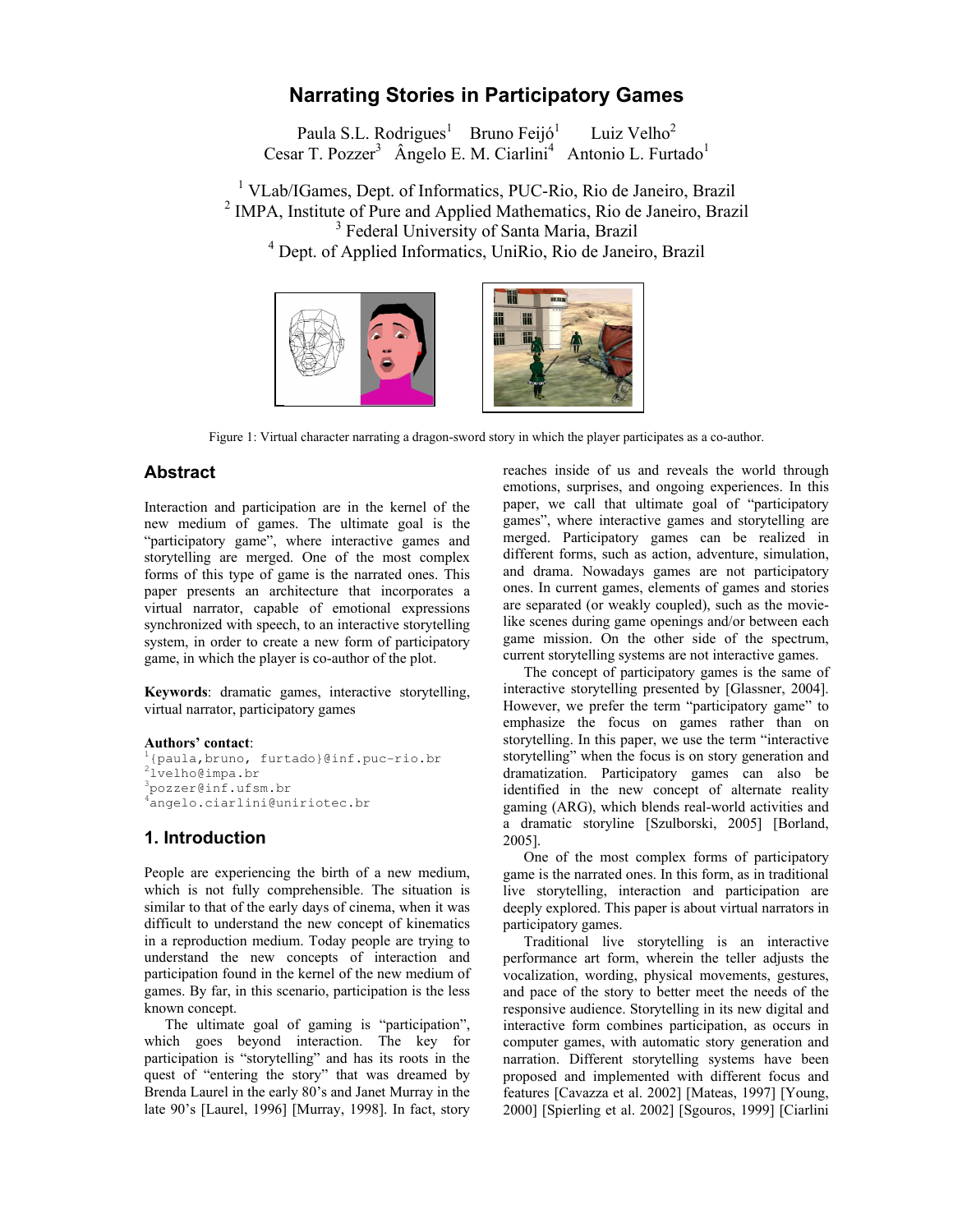et al. 2005]. Although the presence of a synthetic narrator should be a welcome enhancement to the digital storytelling experience, the existing literature has not duly explored this subject. Research works on digital actors [Thalmann and Thalmann], graphical multimodal user interfaces [Corradini et al. 2005] [Cassell et al. 1999] [Massaro, 2003], and facial animation [Parke and Waters] do not address the question of synthetic narrators in interactive storytelling.

 This paper describes the incorporation of a virtual narrator, capable of emotional expressions synchronized with speech, to the LOGTELL storytelling system [Ciarlini et al., 2005], in order to create a new form of participatory game. In this form of game, the player is co-author of the plot. Despite the rudimentary implementation of the prototype, this paper presents an innovative approach to gaming. In the proposed system, speech and facial animation techniques were combined with plot generation, user interaction and 3D dramatization, in order to better communicate the story, increase dramatic potential and help user interaction.

# 2. Related Work

In the literature, there is no work where interaction, storytelling, and virtual narrators are treated together towards a new form of digital entertainment. The works that are most related to the present paper are discussed below.

 The main focus of [Silva et al., 2001] is on automatic plot creation, but without any kind of user interaction. That paper describes a virtual storyteller framework, where plots are not predefined but created by the actions of the characters, under the guidance of a virtual director. The virtual director is a separate agent who has general knowledge about plot structure. Both the characters (or "actors") and the director are implemented as intelligent agents, capable of reasoning within their own domain of knowledge. The characters can make plans to achieve their personal goals using story-world knowledge, i.e. knowledge about their virtual environment and the actions they can perform. The director is able to judge whether the intended action of a character fits into the plot structure, using both story-world knowledge and general knowledge about what constitutes a "good" plot. However, the virtual director is not endowed with any kind of speech; it uses text balloons to present the narrative. Another limitation is the absence of emotional facial expressions, since the narrator always presents the same behavior and attitude.

 [Theune et al., 2003] describe a storytelling system with semi-autonomous agents where a synthetic virtual narrator character reads an input text enriched with control tags. Those tags allow the storywriter to control the character's emotional state and the behavior of the surrounding environment. That work has several drawbacks: the 3D scenarios are rather limited; the system is not interactive; and the narrator is a presentation agent implemented as a Microsoft MSAgent [Microsoft, 2003] with no emotional facial expressions and no lip synchronization.

 Finally, there is a group of interesting facial animation systems that are not associated with any kind of storytelling system [Zhang et al., 2003] [Bui et al., 2004] [Pandzic and Forcheimer]. They are correctly defined as facial animation tools, but some of them [Zhang et al., 2003] provide no speech treatment and the characters have limited emotional expressions. Avatars based on the MPEG-4 standard [Pandzic and Forcheimer] have the potential of being used as virtual narrators in storytelling systems and participatory games. Unfortunately the MPEG-4 facial animation framework suffers from a limitation: the system loses portability and platform independence, because the framework requires an encoder and a decoder to propagate (send and receive) streams of MPEG-4 facial animation. [Bui et al., 2004] present a 3D talking head system with speech synchronization. Their work seems to have the necessary infrastructure to become a virtual narrator for a storytelling system, with features similar to those presented in our paper, but it is still under development. Furthermore, that work has no such a robust interactive plot generation module like the LOGTELL module.

# 3. Storytelling and Face Simulation

A key point in the implementation of a storytelling system is whether it should be "character-based" or "plot-based". In a character-based approach, as described in [Cavazza et al. 2002], the storyline usually results from the real-time interaction, at any time, between virtual autonomous agents and the user. Although powerful in terms of interaction and variety of stories, such an extreme interference level may lead the plot to unexpected situations or miss essential predefined events. In contrast, in a plot-based approach, as in [Spierling et al. 2002], characters should follow rigid rules specified by a plot. By doing this, the coherence of the story might be guaranteed but the level of interaction is reduced.

 LOGTELL [Ciarlini et al., 2005] combines both plot- and character-based features. It is based on the logic specification of a model of the chosen story genre, where possible actions and goals of the characters are described. Plot generation and 3D dramatization are integrated but separately treated. During dramatization, virtual actors perform the events in the plot without user (player) interference. Nevertheless, the user can alternate phases of plot generation, in which intervention is possible, and phases of dramatization. In this way, the two requirements are met: the generated stories are always coherent and we are not limited to a small group of predefined alternatives. This is a new form of gaming, reacher than standard Role Playing Games, where the player is co-author and experiences a glimpse of what Interactive TV/Cinema should be in future.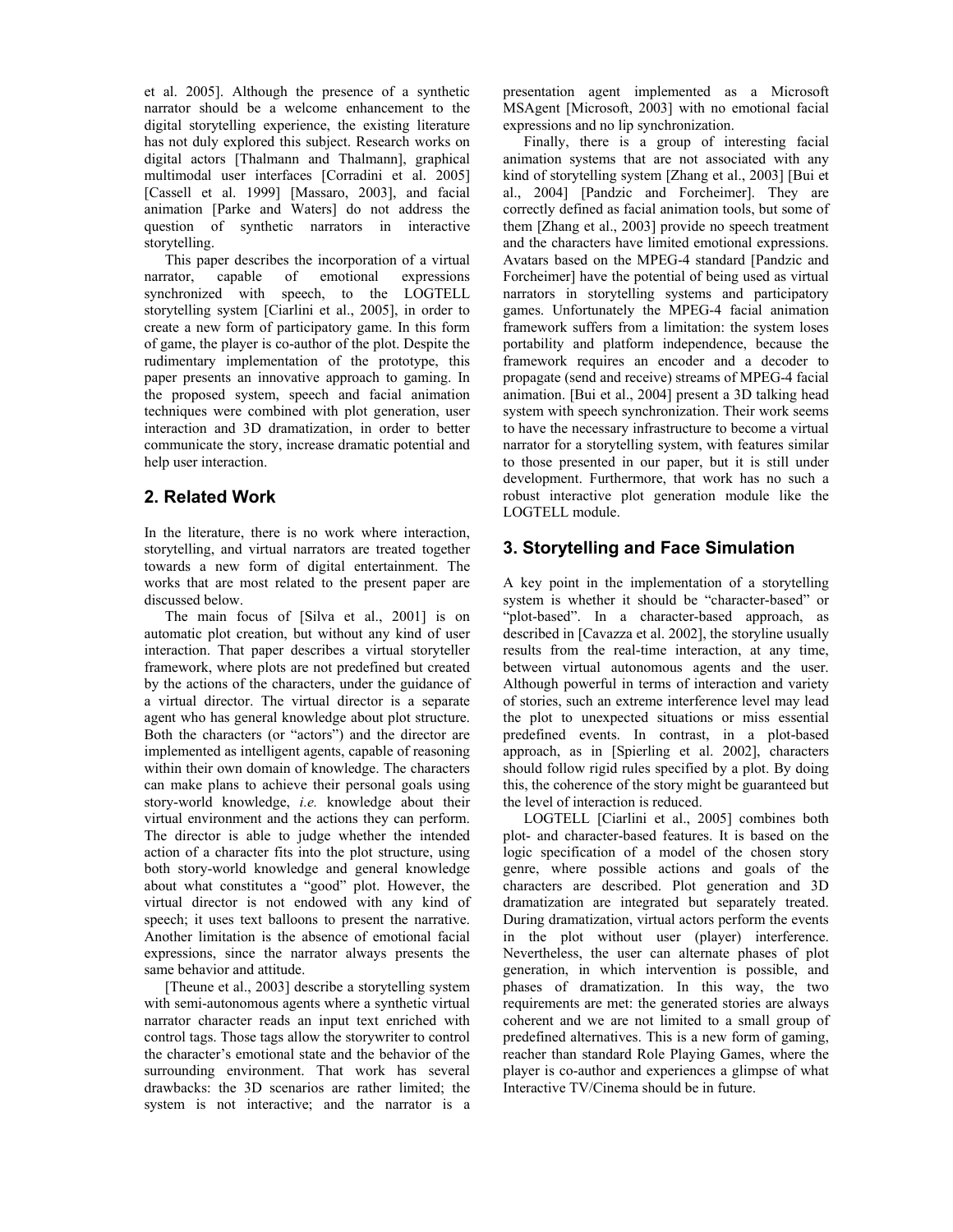In this new form of digital entertainment, every intended plot alternative can be obtained using a combination of simulation and user interaction, provided that it is in accordance with the logics of the genre. The use of a virtual narrator in such an environment provides a very convenient way to explain the chaining of events, entailed by the conventions of the genre, and to transmit the emotion associated with each event.

 In this paper, the virtual narrator is an expressive talking head implemented by a facial animation module ETH (Expressive Talking Head). This module receives markup-texts containing story fragments and produces, on the fly, a facial animation that gives voice to this input text. The speech is automatically generated using text-to-speech (TtS) mechanisms. The ETH module controls the lip synchronization and the emotional expressions, which are obtained through the text markup parameters.

 The proposed environment has the capability of building, presenting and narrating different stories from different genres. The example shown in this paper is based on a Swords-and-Dragons context, where heroes, victims, and villains interact in a 3D scenario occupied by castles and churches. The narrator's primary duty is to tell, from a third person perspective and with the appropriate emotion, each scene of the story. The story can be changed at any moment through the intervention of the user (player). The prototype has problems with real-time performance when deep changes require extensive planning operations. However, the real-time issue is part of the ongoing research by the authors.

#### 3.1 The Interactive Storytelling Module

LOGTELL [Ciarlini et al., 2005] is based on modeling and simulation. The idea behind LOGTELL is to capture the logics of a genre through a temporal logic model, which is able to guide the generation of story plots by simulation combined with user intervention. Therefore we focus not simply on different ways of telling stories, but on the dynamic creation of plots. The model is composed by typical events and goalinference rules.

 Our stories are told from a third-person viewpoint and the user intervention is always indirect. During the simulation, the user (player) can intervene either passively (weak intervention), just allowing the partially-generated plots that seem interesting to be continued, or, in a more active way (strong



Figure 2: LOGTELL's architecture (arrows represent dataflow)

intervention), trying to force the occurrence of desired events and situations. These are rejected by the system whenever there is no way of changing the story to accommodate the intervention. Plot dramatization can be activated for the exhibition of the final plot or the partial plots. During dramatization, characters are represented by actors in a 3D-world. During the performance of an event, low-level planning is used to detail the tasks involved in each event. In order to integrate dramatization and plot generation, we decided to implement our own graphical engine, so that we could guarantee the compatibility between the logical model of our plots and the corresponding graphical dramatization.

 LOGTELL comprises a number of distinct modules to provide support for generation, interaction (management), and 3D dramatization of interactive plots, as shown in Figure 2.

 The Interactive Plot Generator (IPG) of Figure 2, implemented in Prolog, performs simulations using the context specified by the user. The context contains: (a) the possible types of events, associated with operations which are specified in terms of their pre- and postconditions; (b) a set of goal-inference rules, formulated in a temporal modal logic, to specify the goals the characters will want to pursue when certain situations are detected during the plot; and (c) the initial configuration, describing the various characters at the beginning of the story. The generation of a plot starts by inferring one or more goals motivating the characters at the initial configuration. Given this input, the system uses a non-linear planner that inserts the first events in the plot, in order to enable the characters to try to fulfill their goals. When the planner detects that all goals have been either achieved or abandoned, the first stage of the process is finished. If the user does not like the partial plot, IPG can be asked to generate another alternative. If the user accepts the partial plot, the process continues by inferring new goals from the situations holding as a result of this first stage. The process alternates goal-inference, planning, and user interference, until the user decides to stop or a state is reached wherein no new goal is inferred.

 The Plot Manager of Figure 2 comprises the user graphical interface (in Java), through which the user can participate in the choice of the events that will figure in the plot and decide on their final sequence. The selection of alternative compositions of events and the choice of a particular sequence (according to which the events will be exhibited) correspond to the "weak" way of user intervention. We should notice that IPG generates events in a partial order, determined by the chaining of pre- and post-conditions, but the current version of the 3D dramatization expects a totally ordered sequence. Stronger ways of interventions are also possible. The Plot Manager has commands to force the insertion of events and situations, seen by IPG as additional goals. Such strong interactions are however subject to validation by IPG, which tries to conciliate user interventions and the logic requirements of the genre (what is not currently possible to be done in real time). At any intervention phase, the user can: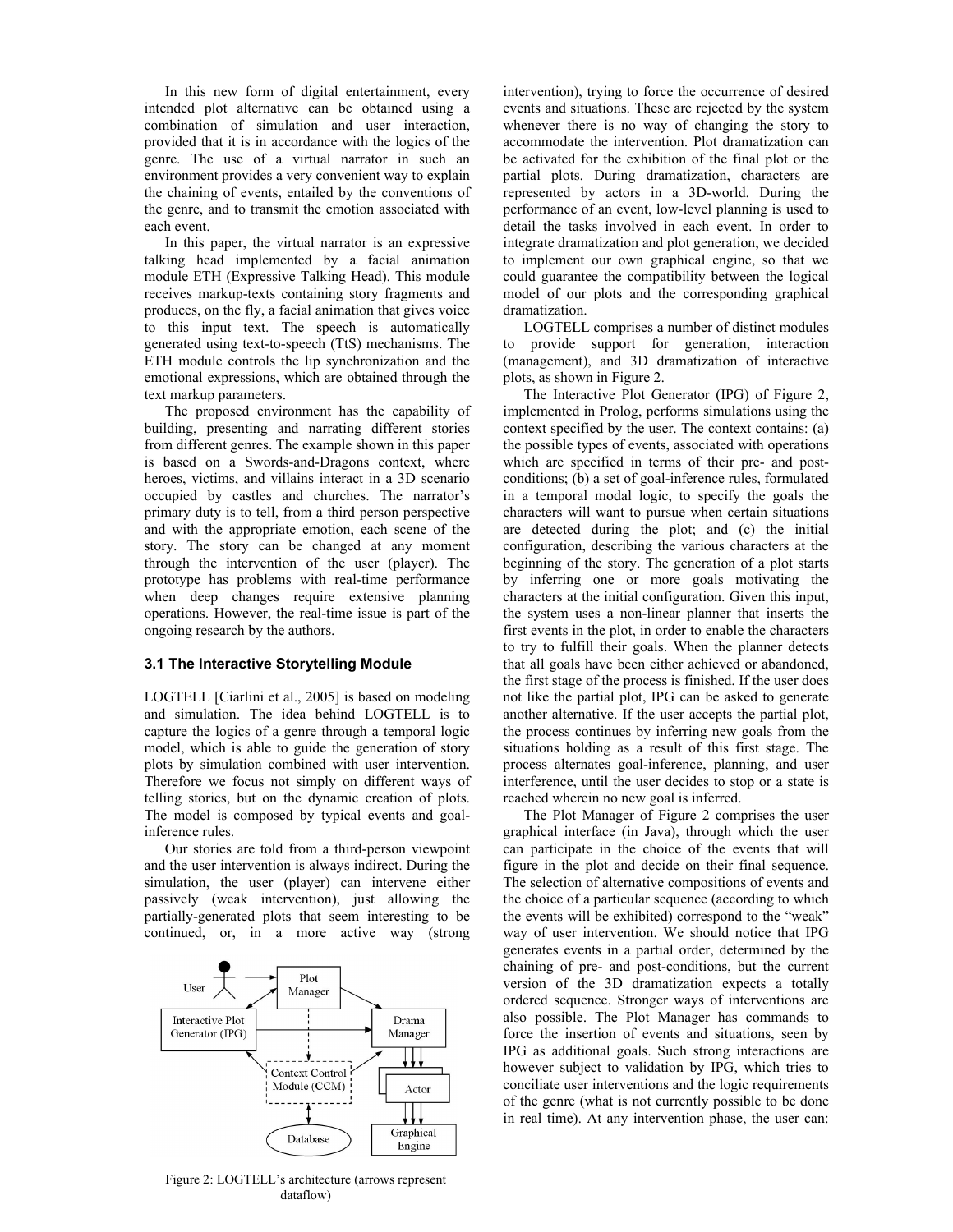(a) order IPG to continue the generation process; (b) query IPG to obtain details about the situation of the story, such as the state of specific characters when a certain event occurs; or (c) order the Drama Manager to dramatize the events inserted so far.

 The Drama Manager (Figure 2) is responsible for the dramatization of the plot. The Drama Manager translates symbolic events into fully realized 3D visual graphical animations, guaranteeing the synchronism and logical coherence between the intended world and its graphical representation. As received from IPG, the plot is organized as a sequence of events, each one associated with a discrete time instant, and their effects are supposed to occur instantaneously. For the purposes of visualization, a different concept of time is used. The simulation occurs in continuous real-time and the duration of an event rendering task is not previously known. The values of certain variables change as the event is dramatized. In order to conciliate logical and graphical representations, the values of such variables before the dramatization of each event must conform to the pre-conditions of the event, and the values at the end to its post-conditions. During graphical representation, all control of actions each actor is supposed to perform is done by the Drama Manager. It acts as a director, responsible for coordinating the sequences of linear or parallel actions performed by the whole cast. It continuously monitors the representation process, activating new tasks whenever the previous ones have been finished. As a director, it also controls the positioning of the (virtual) camera, which an option of LOGTELL permits to be transferred to the user.

#### 3.2 The Emotional Facial Animation Module

The Expressive Talking Head (ETH) module is a facial animation system which, upon receiving an input text with some special markups, is able to generate a realtime character facial animation to say this text. The ETH module is developed to provide a framework for applications wherein a talking head unit may be desirable. Some applications have already been developed using this framework, such as the integration with a hypermedia presentation system [Rodrigues et al., 2004].

 The ETH module is composed by three major submodules: Input Synthesis, Face Management, and Synchronization, as illustrated in Figure 3 (at the end of this paper).

 The Input Synthesis submodule is responsible for two tasks: (a) to capture and treat the input text, which have the following information: some markup elements conveying information about the character's emotion, the voice gender (masculine or feminine), and the speech language (American English or British English); (b) to generate an output that is a data structure containing the fundamental units (phonemes, duration, emotion, etc.) needed to build the facial animation corresponding to the input text. The Input Synthesis module has two secondary submodules: a parser, responsible for separating the speech content itself (text without markups) from the speech and animation markups, and the TtS (Text to Speech) submodule.

 The parser interacts with the TtS submodule to build the facial animation and lip-sync data structures sending to the TtS each fragment of the input markup text. The TtS submodule is made up of two independent subsystems: Festival [Black and Taylor] and MBROLA [Dutoit and Pagel], as shown in Figure 3. In this blend of two synthesizers, Festival works as the Natural Language Processing unit (NLP), being responsible for the speech phonetic description creation (list of phoneme entries, each one containing the phoneme label, duration and pitch); while MBROLA works as the Digital Signal unit (DSP), in charge of generating the final output audio file.

 The second ETH main submodule, the Face Management, is connected to an external subsystem, named Responsive Face [Perlin, 1997], which defines a three-dimensional polygonal mesh. The face is animated by the application of relax and contract commands over the mesh edges (face muscles). The ETH module improves the Responsive Face [Perlin, 1997] features by adding the concept of visemes. Viseme is the name given to a mouth configuration for a specific phoneme. When initializing the system, the Face Management submodule builds a table of 16 visemes and 7 facial expressions (natural, frightened, angry, happy, annoyed, disappointed, and surprised). Each table entry stores the values for contracting/relaxing the face corresponding muscles commanding the Responsive Face. The Face Management submodule also builds a table defining the phoneme-viseme mapping.

 The third and last ETH submodule is the Synchronization one, which is responsible for the fine synchronization between speech and facial muscle movements. Parallel to the audio file reproduction, the synchronizer polls the audio controller to check the effective playing instant. Using the information in the animation data structure, the Synchronizer discovers the current phoneme and the current character emotion. Then it asks the Face Manager to animate the face in order to achieve the corresponding viseme and facial emotion. The Synchronization submodule also includes components to control the movements of the head and of the eyes, so as to produce a more natural output.

## 4. The Virtual Narrator Environment

The integration of the ETH module with the LOGTELL module adds two extra dimensions to plot dramatization: the narrator perspective and the assistant one. The narrator perspective renders the animated plot into a genuine storytelling experience. The other perspective is the use of the narrator as a virtual assistant of the author during the specification and revision of the story genre, the detailed composition of the story plot, and the modification of an already-written plot. The assistant perspective is not fully implemented in the present work. Figure 4 (at the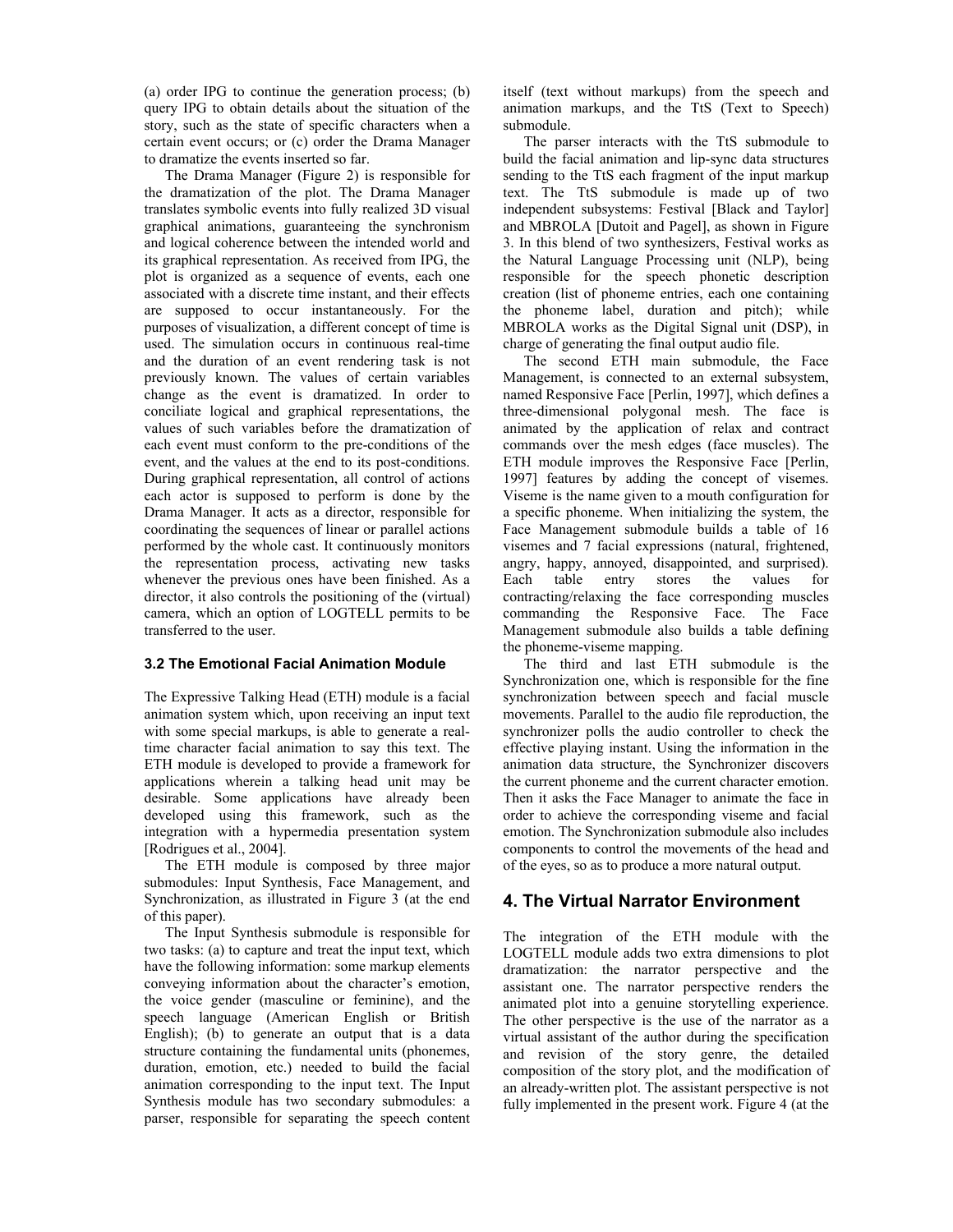end of this paper) illustrates the communication between the LOGTELL and ETH modules in the virtual narrator environment.

 In any perspective, the ETH module provides an additional medium to communicate information, by means of a live audio synchronized with a 3D emotive virtual narrator. During plot generation, the narrator can be used to complement what is presented, perhaps too concisely, in dialog text boxes. During dramatization, the virtual narrator can be used not only to read aloud the subtitles narrating the current action, but also to explain what is happening and reveal what lies "behind the scene". This is possible because all metadata (i.e. the internal definition of the genre, especially the pre-conditions and post conditions of operations and the goal-inference rules) stay available at runtime. In particular, we should point out that the ability of expressing emotions during dramatization is essential to increase the dramatic potential of the story. The result is a more engaging experience with a better comprehension of the story by the player-spectator.

 The complementary explanation provided by the ETH module can be either produced in real-time, or pre-synthesized and later inserted in the appropriate context. The real-time strategy favors the necessary flexibility to offer assistance during plot generation. The user might want, for instance, to query IPG about details of a specific character at a certain point in the story. In this case, the answer to be given by the narrator should be generated at runtime. On the other hand, when Dramatization is activated, since (part of) the story to be told does not change, parallelism can be used to provide pre-synthesized speech for the next events while a previous one is being shown. In this way, CPU processing time can be saved and more attention can be paid to information contents, communicative efficacy and stylistic quality.

#### 4.1 Graphical and Narrator Output

The graphical engine supports real-time rendering of the 3D elements, under the control of the Drama Manager. Characters in a generated plot are, as remarked before, treated as actors for the dramatization. The Drama Manager acts then as a 'director', without having to perform any intelligent processing with respect to plot generation. It essentially follows the ordered sequence of events generated at preceding stages of simulation and interaction. Each actor is implemented as a materialized reactive 3D agent, with minimal planning capabilities necessary to play the assigned role within an event. The Drama Manager controls, from a thirdperson perspective, the scene and the current actors' aspect and movements. Steering behaviors [Reynolds, 1999] are used by the actors for real-time interactions with the scene and, occasionally, with other actors.

 When accompanying dramatization, the virtual narrator is responsible for synchronously narrating the ongoing actions being performed by the actors. In our test scenario, we use a small subclass of the popular Swords-and-Dragons genre. The participants are a Princess, called Marian (the potential victim), Draco the dragon as a villain, and two heroes, the knights Brian and Hoel. Currently, we make use of simple templates (Prolog lists intercalating variables and fixed character strings) to translate the formal terms denoting the events into the natural language sentences that are used for narration. Examples of the subtitles automatically generated by the system are: 1) The protection of the Princess's castle is reduced; 2).Draco kidnaps Marian; 3) Brian kills Draco; 4) Brian frees Marian; and 5) Brian and Marian get married.

 Since the rendering duration of most of the actions can be previously ascertained, usually taking no less than 10 seconds, the virtual narrator has enough time to describe the events being dramatized and to add relevant contextual information. This extra material can be readily extracted by IPG, which has access to a number of data, such as: the properties of the characters, the places (at each state) reached by the plot simulation, and the logical specification of the genre. The logical chaining of events, determined by specified causes, effects and goals, is an essential part of the narration. As an example, consider the abduction of the victim (Princess Marian) by the villain (Draco). A precondition for this event is the fragility of the victim and, as post condition, the kidnapped princess is confined to the villain's castle. What ultimately motivates the event is the villain's goal of kidnapping an unprotected victim. Since one common heroic goal is to free any damsel in distress, the kidnapped victim's situation arouses in the hero the desire (goal) of rescuing her. The simulated execution of a plan to achieve this goal leads, in turn, to a new state wherein other goals are inferred, thus causing the story to move forward. We have already implemented a text generation module that generates this kind of explanation, and are still working on text stylistic improvements to better incorporate the text generation feature into the environment.

 The ETH module is responsible for dialog synthesis, in real time, and also for handing over the speech audio and the phoneme sequences to be spoken in a synchronized way. For each phoneme, there is an associated viseme, and to visualize the viseme the narrator facial muscles are moved, as mentioned in Section 3. Each event-producing operation in the story is hitched with an emotion. This emotional information is used by the virtual narrator in the exact instant when it tells the story. On the other hand, it knows that, for each word, sentence or paragraph, there is a facial expression. Internally, operations must somehow be mapped into emotions, as indicated in Table 1.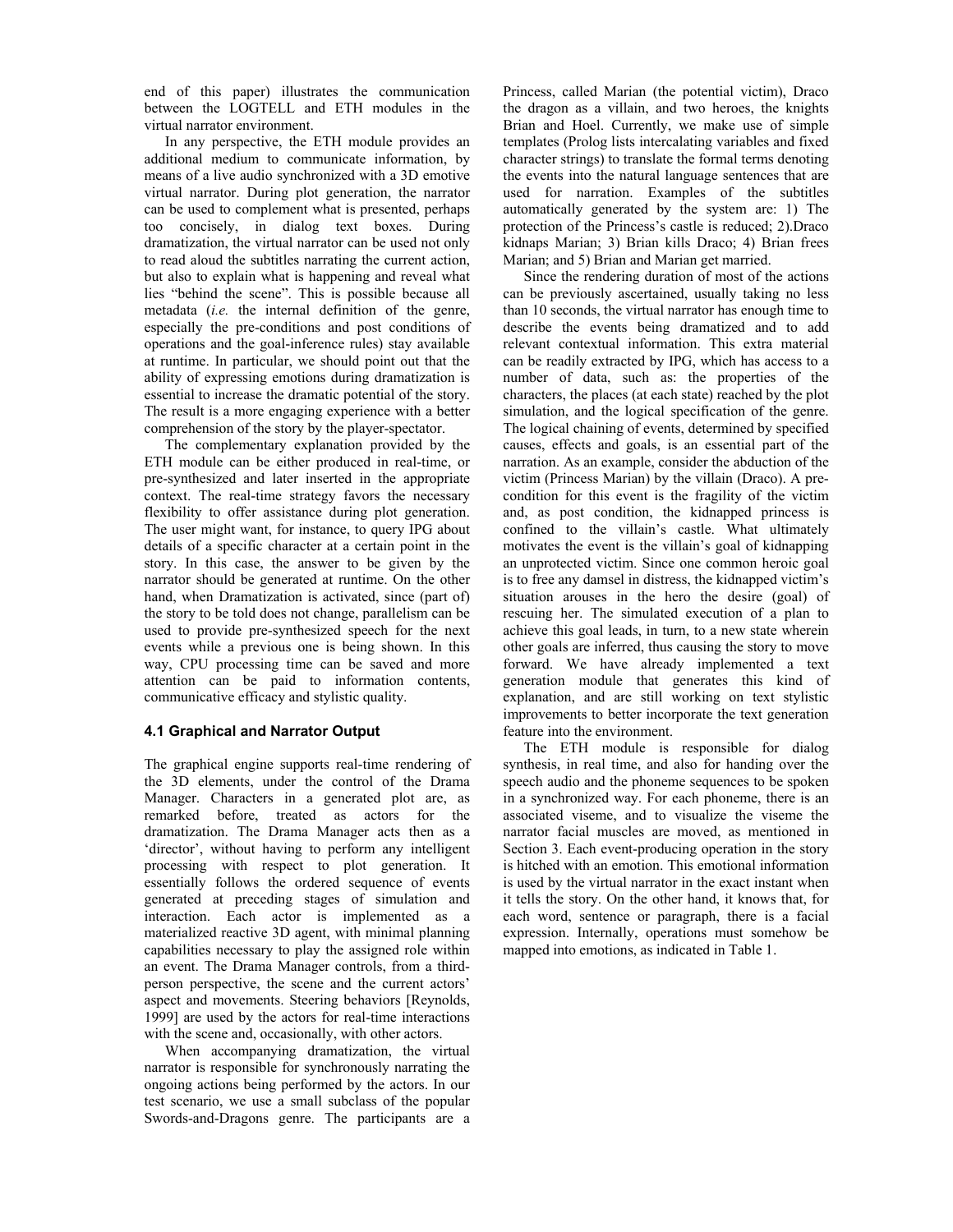| Table 1: Operation-and-Emotion Mapping |                |
|----------------------------------------|----------------|
| Operation $(*)$                        | <b>Emotion</b> |
| $qo$ (CH, PL)                          | natural        |
| reduce_protection(VIC, PL)             | annoved        |
| kidnap (VIL, VIC)                      | frightened     |
| attack (CH, PL)                        | surprised      |
| fight (CH1, CH2)                       | angry          |
| kill(CH1, CH2)                         | angry          |
| free (HERO, VIC)                       | happy          |
| marry (CH1, CH2)                       | happy          |

(\*) CH is a character, PL is a place, VIC is a victim, VIL is a villain, and HERO is a hero.

 Another important enhancement for telling the story is the description of effects of the actions in a more dramatic way, conveying the appropriate emotion. The event "Brian frees Marian" has a sideeffect that is essential for understanding the story: the level of affection of the princess for the hero is raised to 100. With a simple conditional template, in Prolog notation, such as:

```
template(affection(CH1,CH2, Level), 
 [CH1, 'feels now ', Aff, ' for ', CH2]):- 
 (Level = 0, !, Aff = 'absolutely nothing'; 
    Level \leq 50, \therefore Aff = 'a moderate liking';
    Level =< 99, !, Aff = 'some tenderness';
    Level = 100, !, Aff = 'a perfect love').
```
a sentence, with appropriate emotion tags, would be sent to the virtual narrator, inducing it to comment, with a happy smile: "Marian feels now a perfect love for Brian".

 In addition to speech, it is also possible to incorporate a background music line. The music can play throughout different narration phases, reflecting the varying emotions associated with the events. Figure 5 (at the end of this paper) portrays the visual aspect of the environment.

#### 4.2 Implementation Issues

When a user requests plot dramatization, each event is processed following the connected sequence drawn by the user in the Plot Manager interface. The dramatization process involves the delivery of all specific data associated with the current event to both the Drama Manager and the narrator. In order to do that, for each individual event, the Drama Manager initially consults the IPG module to obtain the information required for describing the event, including subtitles and dialogs. The Drama Manager determines when an event dramatization has been finalized, and, in this case, requests a new one from the Plot Manager. All modules are implemented in Java, except the Drama Manager, which is implemented in C++/OpenGL.

 The user may select whether he would like to see the story with 3D scenes and a narration, or only with 3D scenes. The former is the default option, with both visual and speech narrations. If the purely visual option is chosen, the narrator is simply not created.

## 5. Conclusion

In this paper, we present the main concepts and strategies of a 3D interactive environment for story generation and dramatization using an expressive avatar to augment user immersion and emotional experience. These results create a new form of participatory game, in which the player is co-author of the plot and provide a glimpse of what might be the interactive TV/Cinema of the future.

 The flexibility of the system for incorporating different kinds of modules increases its ability to cope with an ample variety of applications. In fact, besides its usage in participatory games, the proposed system can be adapted and applied in many other areas such as authoring systems, business training, news presentation, distance learning, and e-commerce [Ciarlini and Furtado].

 The environment presented in this paper has two main components: a plot-based storytelling module, called LOGTELL, and an expressive talking head module, called ETH. In the proposed environment, the talking head is used as a story narrator, integrated with a 3D rendering module, with voice output generated on the fly. Moreover, the avatar exhibits emotional facial expressions in order to enhance the user perception during storytelling. As far as the authors are awared, there is no other work in the literature with both aspects of a logic-based plot generation model and an emotional and expressive virtual narrator.

 A planned extension to the proposed system is the modification of the text generation module to include stylistic improvements combined with automatic generation of emotion tags. Another issue currently under investigation by the present authors is on how the narrator's capabilities can be fully used to cooperate with the user during plot generation. Another future work is to investigate how to assign roles to the narrator as an emotional and reactive actor in the story. Also a model of emotion is currently being investigated by the authors to support many of the above-mentioned future features. An intriguing possibility for further research is to have avatars (working as narrators or actors) interacting vocally with the user, helping him/her to conduct the story. In this kind of interaction, a face recognition system (with cameras) is being investigated in order to link the virtual narrator to the audience response. Experiments on 3D stereo environments is also under investigation. Finally, better models for eyes and head movements are being investigated by the present authors.

## Acknowledgements

The authors would like to thank CNPq for their individual grants and FINEP for the research contract 01.04.0945 Ref. 3110/04.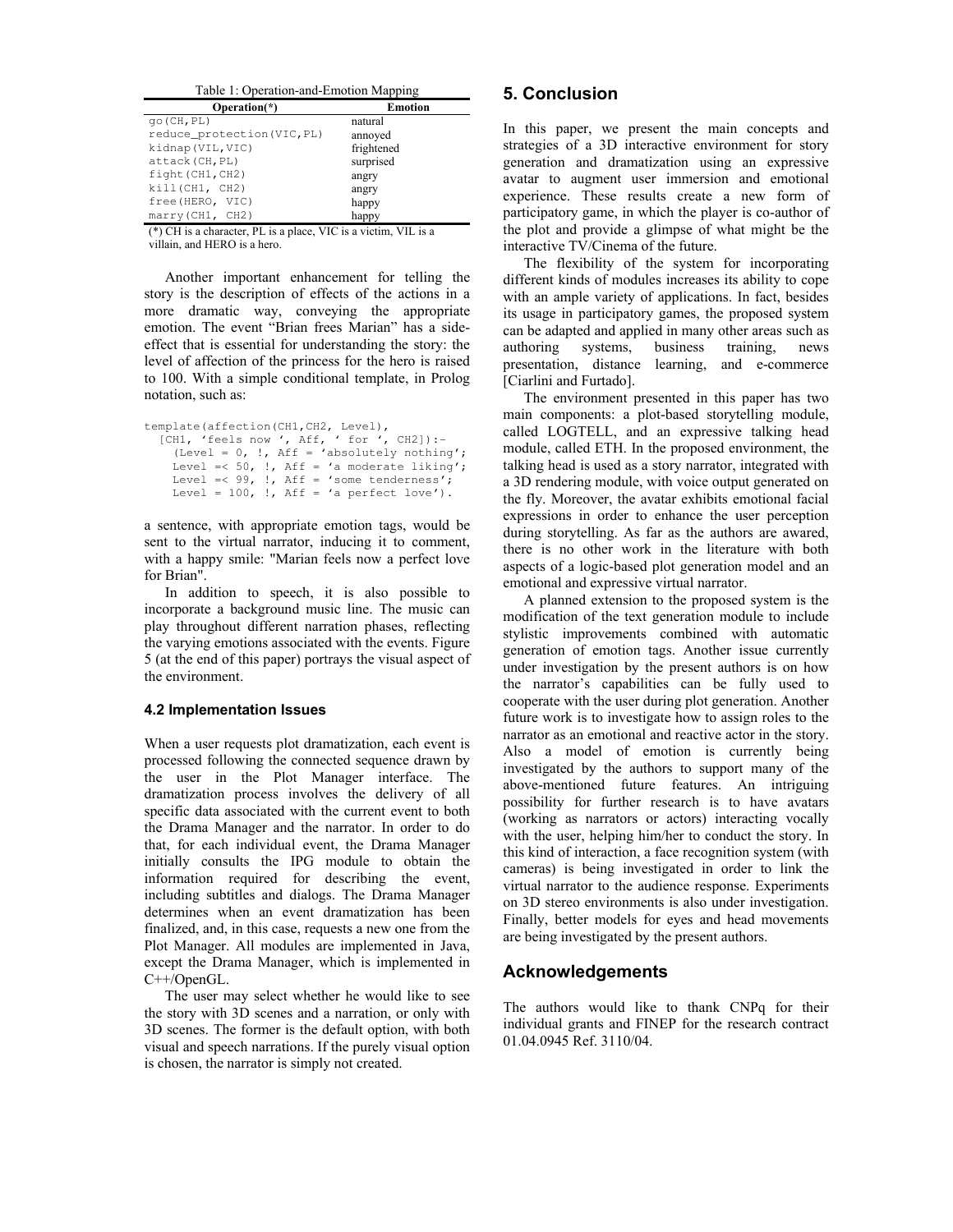#### References

- BLACK, A. AND TAYLOR, P., 2004. Festival Speech Synthesis, Software Package, version 2.0.
- BORLAND, J., 2005. Blurring the line between games and life [online] CNET News.com. Available from: http://news.com.com/Blurring+the+line+between+games +and+life/2100-1024\_3-5590956.html [Accessed 27 August 2006].
- BUI, T., HEYLEN, D., NIJHOLT, A., 2004. Combination of facial movements on a 3d talking head. In Computer Graphics International, 284-291.
- CASSELL, J., BICKMORE, T. W., BILLINGHURST, M., CAMPBELL, L., VILHJALMSSIN, H. H., YAN, H. 1999. Embodiment in conversational interfaces: Rea, In Proceedings of CHI, 520-527.
- CAVAZZA, M., CHARLES, F., MEAD, S., 2002. Characterbased interactive storing, IEEE Intelligent Systems, Special Issue on AI in Interactive Entertainment 17(4), 17-24.
- CIARLINI, A. AND FURTADO, A. L., 2002. Understanding and simulating narratives in the context of information systems. In Proceedings of the 21<sup>st</sup>. International Conference on Conceptual Modeling – ER'2002, 291- 306.
- CIARLINI, A., POZZER, C. T., FURTADO, A. L., FEIJÓ, B., 2005. A logic-based tool for interactive generation and dramatization of stories, ACM SIGCHI International Conference on Advances in Computer Entertainment Technology – ACE 2005, Valencia, Spain, 133-140.
- CORRADINI, A., MEHTA, M., BERNSEN, N., CHARFUELAN, M., 2005. Animating an interactive conversational character for an educational game system. In Proceedings of the 10<sup>th</sup> Int. Conf. on Intelligent User Interfaces, 183-190.
- DUTOIT, T., PAGEL, V., 1996. The MBROLA Project. Available from: http://www.tcts.fpms.ac.be/synthesis [Accessed 28 August 2006].
- GLASSNER, A, 2004. Interactive Storytelling: Techniques for 21<sup>st</sup> Century Fiction. AK Peters, Ltd.
- LAUREL, B, 1996. Computers as Theatre. Addison-Wesley Professional, Reprinted edition.
- MASSARO, D. W., 2003. A computer-animated tutor for spoken and written language learning. In Proceedings of the 5<sup>th</sup>. Int. Conf. on Multimodal Interfaces, ICMI 2003, 173-175.
- MATEAS, M., 1997. An Oz-Centric Review of Interactive Drama and Beliavable Agents. Technical Report, School of Computer Science, Carnegie Mellon University, Pittisburgh.
- MICROSOFT, 2003. Microsoft Agent. Available from: http://www.microsoft.com/msagent/default.asp [Accessed 28 August 2006]
- MURRAY, J.H., 1998. Hamlet on the Holodeck: the Future of Narrative in Cyberspace. The MIT Press.
- PANDZIC, I. AND FORCHEIMER, R., 2002. MPEG-4 Facial Animation: The Standard, Implementation and Applications. ISBN: 0-470-84465-5.
- PARKE, F.L. AND WATERS, K., 1996. Computer facial animation. Wellesley: AK Peters.
- PERLIN, K., 1997. Responsive Face. Technical Report, Media Research Lab, New York University, USA. Available from: http://mrl.nyu.edu/˜perlin/demox/Face.html [Accessed 28 August 2006]
- REYNOLDS, C.W., 1999. Steering behaviors for autonomous characters. In Proceedings of Game Developers Conference, San Jose, 763-782.
- RODRIGUES, R.F., LUCENA-RODRIGUES, P.S., FEIJÓ, B., VELHO, L., SOARES, L.F.G. 2002. Cross-media and elastic time adaptive presentations: the integration of a talking head tool into a hypermedia formatter. In Adaptive Hypermedia and Adaptive Wev-Based Systems, Eindhoven, 215-234.
- SGOUROS, N., 1999. Dynamic generation, managing and resolution of interactive plots. Artificial Intelligence 107, 29-62.
- SILVA, A., VALA, M., PAIVA, A., 2001 Papous: the virtual storyteller. In Proceedings of the Intelligent Virtual Agents, 3rd. Int. Workshop – IVA 2001, Madrid, Spain, Lectures Notes in Computer Science, vol. 2190, 171-180.
- SPIERLING, U., BRAUN, N., IURGEL, I., GRASBON, D., 2002. Setting the scene: playing digital director in interactive storytelling and creation. Computer and Graphics 26, 31- 44.
- SZULBORSKI, D., 2005. This is not a Game: a Guide to Alternate Reality Gaming.  $2<sup>nd</sup>$  digital ed., Lulu Press.
- THALMANN, N. M. AND THALMANN, D., 1995. Digital actors for interactive television. In Proceedings of the IEEE Special Issue on Digital Television, Part 2, vol. 83, 1022- 1031.
- THEUNE, M., FAAS, S., NIJHOLT, A., HEYLEN, D., 2003. The virtual storyteller: Story creation by intelligent agents. In Technologies for Interactive Digital Storytelling and Entertainment (TIDSE) Conference, 204-215.
- YOUNG, R., 2000. Creating interactive narrative structures: The potential for AI approaches. In the Working Notes of the AAAI Spring Symposium in Artificial Intelligence and Interactive Entertainment, Stanford, CA. Available from: http://liquidnarrative.csc.ncsu.edu:16080/pubs/potential.p df [Accessed 27 August 2006]
- ZHANG, Q., LIU, Z., GUO, B., SHUM, H., 2003. Geometry Driven photorealistic facial expression synthesis. In 2003 ACM/SIGGRAPH/Eurographics Symposium on Computer Animation, 177-189.